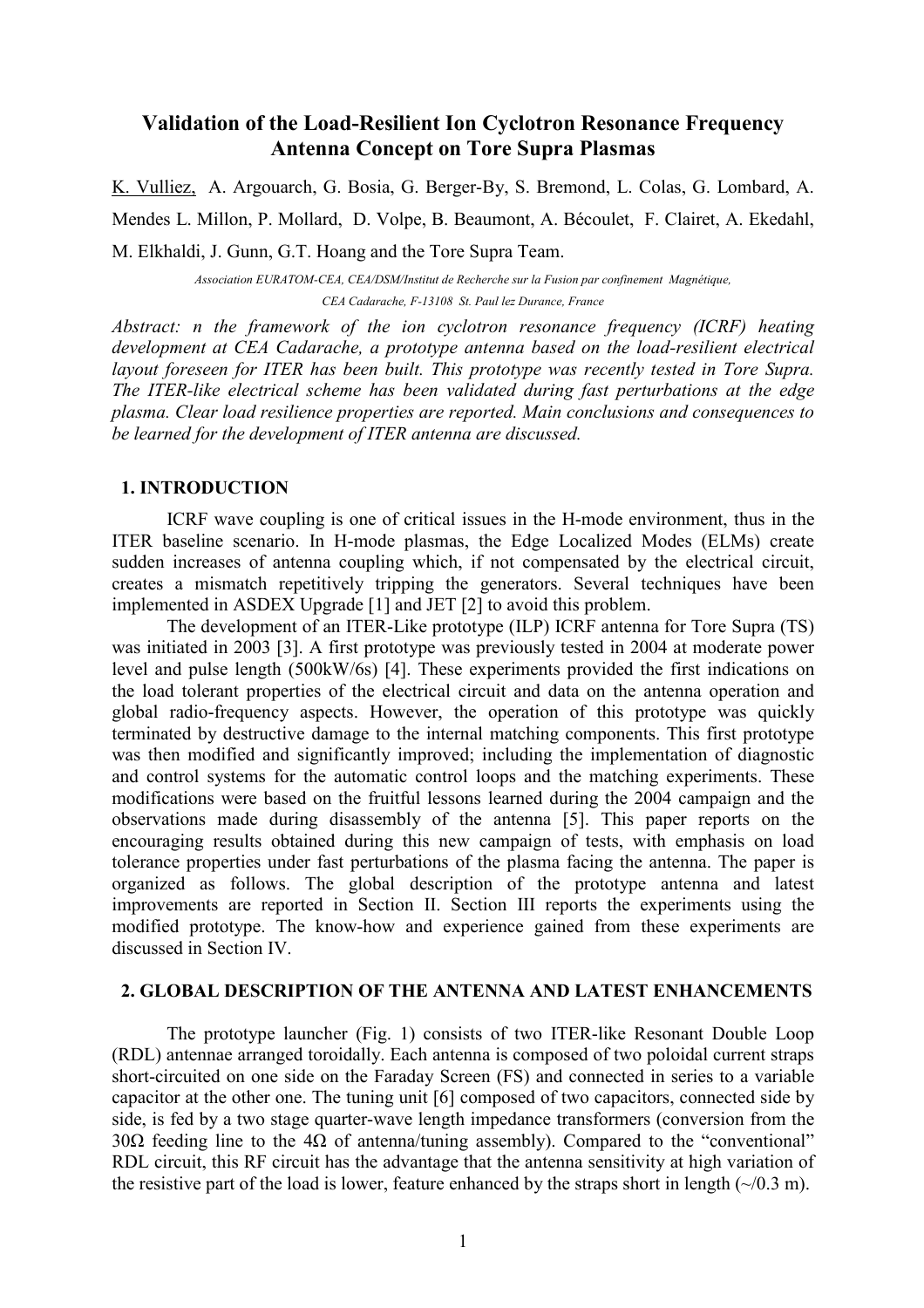

Figure 1: Layout of the ITER-like antenna prototype tested in 2004, featuring in color the different subsystems; red: radiating straps; green : vacuum feed (9Ω) and 2-stage impedance transformer (9/20Ω); blue: tuning capacitors ; magenta : quarter wavelength stub.

From the 2004 campaign several enhancements of the prototype were made. The first was the addition of corona rings around the brazed joints of capacitor, to prevent arcing in this sensitive region. Based on arcs traces observed during the dismounting of the antenna, some "sharp" edges, found in localized areas on the low impedance parts, were smoothed off to improve the voltage standoff capability. A massive poloidal septum was also built (Fig. 2b) to replace the original recessed one (Fig. 2a) to reduce the toroidal mutual coupling between adjacent straps.



Figure 2: (a) Previous prototype: Faraday screen with a recessed septum; (b) Present prototype: New Faraday screen with the new massive poloidal septum.

RF current measurements in the resonant part of the RF circuit have also been implemented for strap current control. Associated with a dedicated feedback control scheme [7], they allow the  $2\times 2$  array match point to be found automatically in dipole or monopole toroidal phasing. The new RF measurements are also more sensitive to the presence of arcs than previous ones, which were located in the feeding lines and proved inefficient in detecting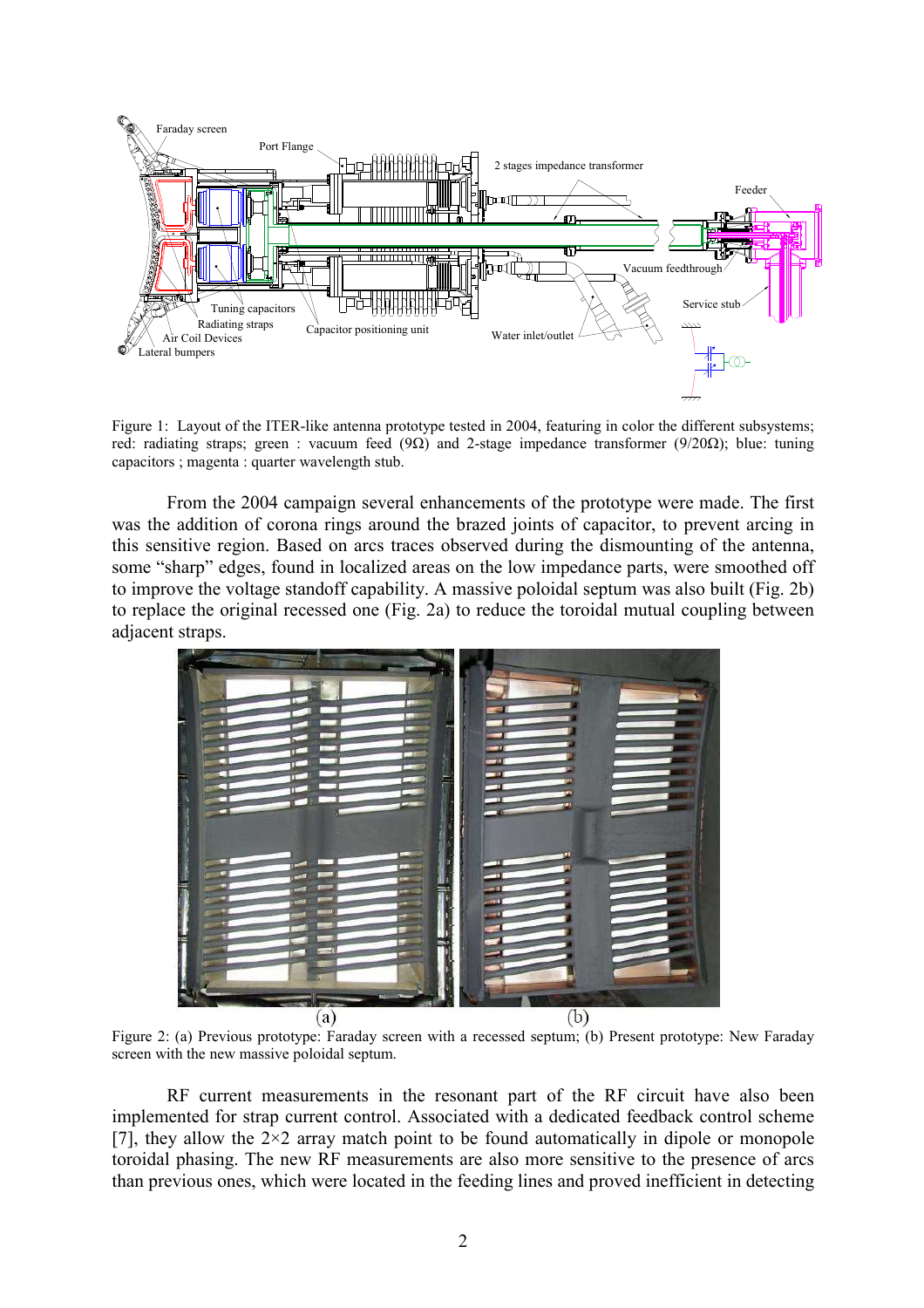breakdowns in the prototype [8]. In addition to enhancements of the RF circuit, diagnostics and protection systems were added or improved. An arc safety system based on Sub-Harmonic Arc Detection (SHAD), in a frequency band lower than the generator operation frequency, was implemented on the launcher [9]. This system works in parallel with a classical safety system based on Vreflected/Vforward signals.

# 3. EXPERIMENTS ON TORE SUPRA PLASMAS

A start-up phase of few days was necessary to commission and find the antenna match points on the machine vacuum, prior to the plasma experiments. The experimental phase on plasma then began, following four major lines: (1) set-up of matching points on plasma and qualification of the numerical model and matching algorithm; (2) study of the load resilience properties of the system; (3) comparison of the ILP with the classical RDL antenna [10], regarding the sheath potentials and Faraday Screen hot spots, interaction with lower hybrid launchers, quick variation of plasma conditions; (4) investigation of the power limits of the launcher.



Figure 3: Behavior of the ILP antenna (a) during supersonic molecular beam injections, compared with the classical RDL antenna (b):

(a)&(b) time traces of IC power (P in MW), plasma density at the last closed flux surface  $(n_e$  in 1019m-3), coupling resistance ( $R_c$  in  $\Omega/m$ ), ratio  $V_{reflected}/V_{forward}$  multiplied by 10. (c) zoom of the time evolution of  $V_{reflected}/V_{forward}$  during a SMBI.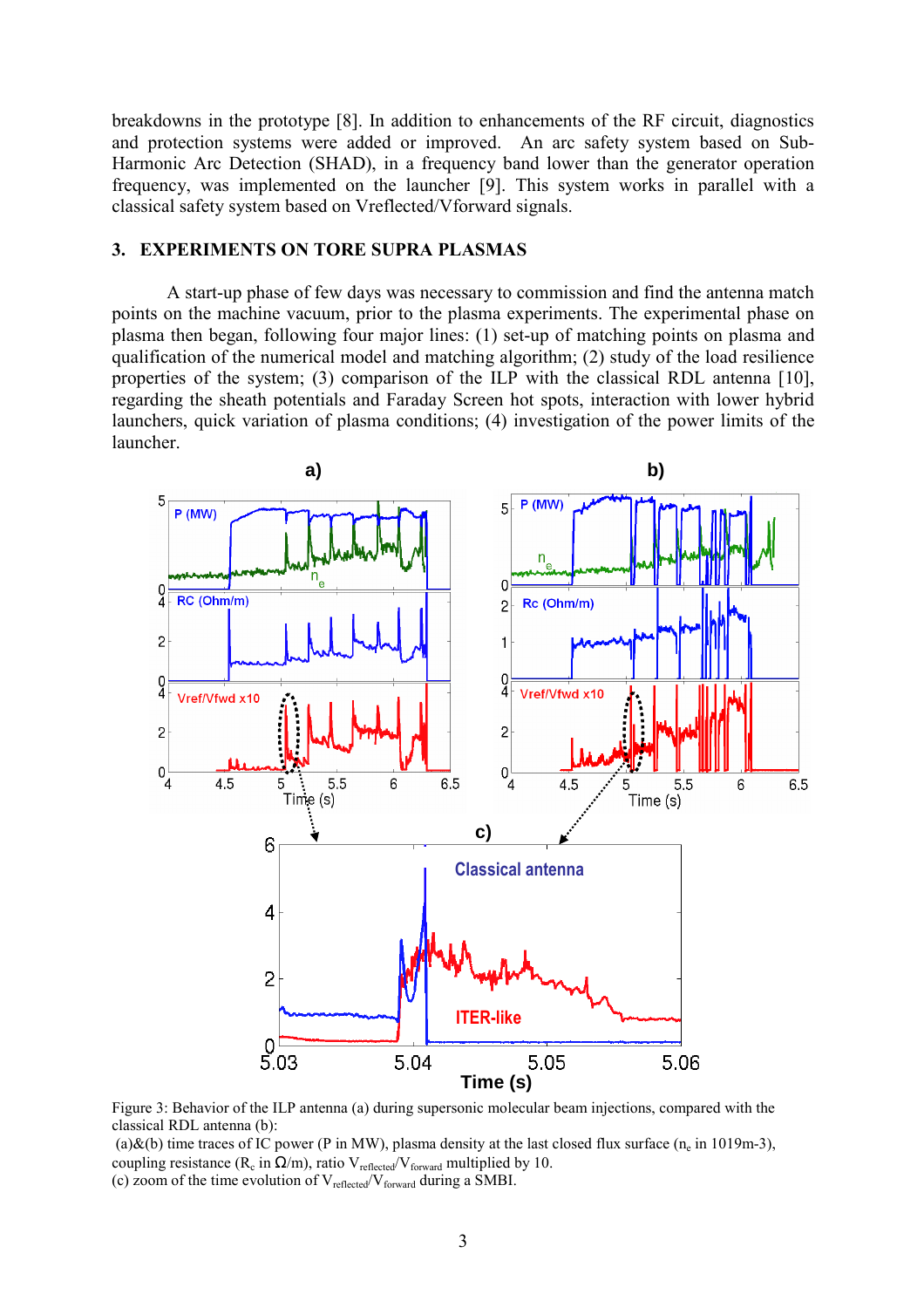Three days of the experimental campaign were used for the start-up phase under vacuum. In combination with vacuum conditioning, the vacuum settings of the matching elements (coaxial capacitors) of the launcher were slightly readjusted, compared to the known values in air at low power. During the start-up phase, the power and phase feedback controlled systems were also qualified and tested successfully. Starting with the capacitor values matched to vacuum conditions, and thanks to the electrical model predictions, the matching points for standard plasma (minority heating  $D(H)$ , 48MHz,  $B_{tor}(R=2.37m)=3.14T$ , line density  $n_1 = 4-5.10-19$  m-2) were reached after only few iterations on the 6 adjustable parameters of the antenna (the 4 capacitors settings and the phases of the 2 RF lines). When near such a "perfect" match point, the VSWR of the antenna was then optimized by balancing the voltages in each of the 4 straps and fine-tuning a toroidal  $\pi$ -phasing between the two half antennas.

With the ILP matching system set for chosen plasma conditions, the studies of the load resilience properties started with a series of shots at 48MHz and at a power level not exceeding 700kW. The first observation has been the low coupling resistance  $(R_c)$  of the ILP compared to the RDL antenna. For similar plasma conditions and antenna position, where a R<sub>c</sub> of 4Ω.m-1 was measured on the classical antenna, the value on the ILP was around 1Ω.m-1. The load tolerance studies were performed despite a rather small capability to vary the coupling resistance. Slow variations of R<sub>c</sub> from  $0.3 - 1.8 \Omega$  m-1 were firstly obtained by varying the plasma position (over a total range of 60mm) and the density in front of the antennas during RF pulses. With such rather steady conditions only a limited range of  $R<sub>c</sub>$  was accessible, due to the intrinsic difficulty of strongly modifying the edge density. To reach higher values of  $R_c$  and push the investigation further, Supersonic Molecular Beam Injection (SMBI) was used. The Tore Supra SMB Injectors are able to launch a series of very short/dense gas jets at Mach number up to 5 [11]. The system injects gas at 3 different toroidal and poloidal locations. The use of SMBI allows the generation of fast perturbations (the transient time of the plasma edge density is inferior to 100 microseconds) in an L-mode environment and large excursions of the plasma density in front of the antenna; and so of the antenna coupling resistance. Figure 3 illustrates the comparative behavior between a standard antenna and the ILP during SMBI. During this given shot the density in front of the antenna (measured at  $R=3.1$ m by a reflectometer) varies by a factor of 3, and the corresponding transient coupling resistance R<sub>c</sub> ranges from 0.8 to 3 $\Omega$ .m-1.

The agreement between the electrical models (RF circuit calculations that include 3D modeling for the complex structures) and the experimental measurements nevertheless appears to be in excellent agreement over the coupling resistance range. The Figure 4 illustrates this; the VSWR is plotted against the coupling resistance during a single plasma shot with plasma position varying (over a large range 60mm) and SMBI shot. Measurement covers respectively the low (plasma position variation) and the high parts (SMBI) of the  $R_c$ value.

The ILP thus demonstrates a strong insensitivity to sudden changes of the edge density and coupling conditions, compared with the RDL antenna. From an operating point of view, the settings of the ILP matching array are also far less picky compared to the classical Tore Supra antenna. Indeed, at a given power level, while a variation of  $\pm 0.5pF$  around the matching point are sufficient to mismatch the RDL, variations of  $\pm 3p$ F on the ILP capacitors lead to strong voltage/current unbalance but do not prevent the coupling of the power to the plasma.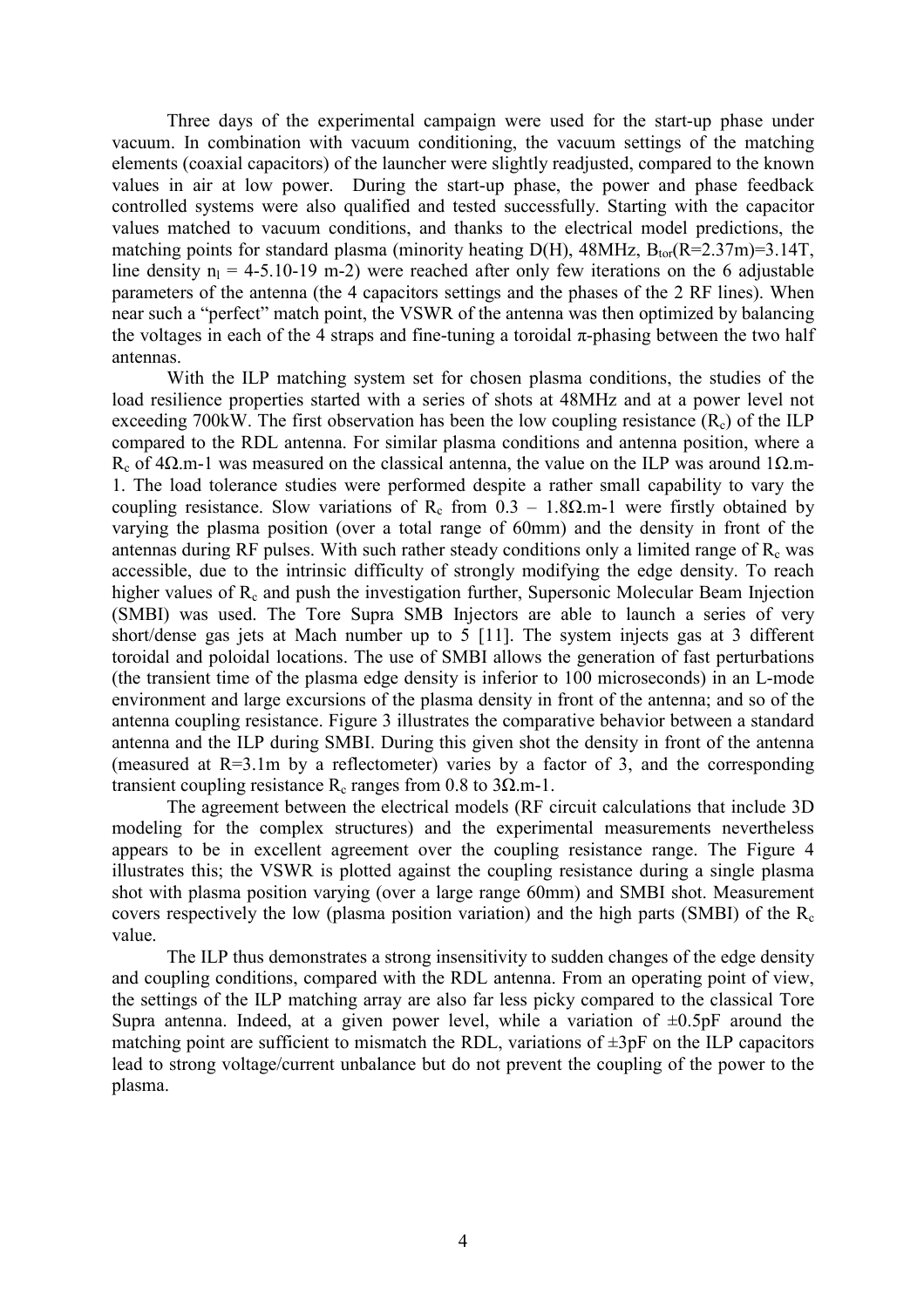

Figure 4: Shots 40596: VSWR as a function of the coupling resistance: experimental data from a single discharges (symbol: +); electrical simulation (bold lines).

#### 4. TECHNICAL LIMITATIONS

The last part of the campaign was dedicated to technical tests of the antenna, with the objective to power the ILP up to its limits. The maximum power reached 2.2MW with 36kV on the straps. In order to reach such level of power, several hours of RF conditioning was necessary, process far longer on the ILP structure that features small conductors inter-spacing along the vacuum transmission line under vacuum, than on a RDL structure. Repetitive conditioning shots with power steps of 100kW were required to reach the electrical limits. The only incident observed throughout all these repetition of pulses occurred at the very end of the campaign with a strong out gassing inside the impedance transformer: an incident that had triggered the closure of the vacuum valve.

### 5. LESSONS TO BE LEARNED FOR ITER ARRAYS

 The ILP Tore Supra antenna is a so-called ITER relevant array, featuring 4 resonant symmetric straps, prototyping the more complex JET-EP antenna [12], using the same scheme but with 8 straps and at a second stage. The ITER IC launcher itself is powering 24 straps. However, despite the simplicity of its array, with only 6 adjustable parameters (generator phase & power balance, 4 capacitor values), the ILP appears to be a suitable tool to validate the numerical models used as predictive tools to match the antennas. Even if the behavior of the ILP during ELMs cannot be assessed on Tore Supra, the robustness observed during fast SMBI variations of plasma conditions is encouraging news for future operation of IL arrays. The good performance of the phase and power control systems and the efficiency